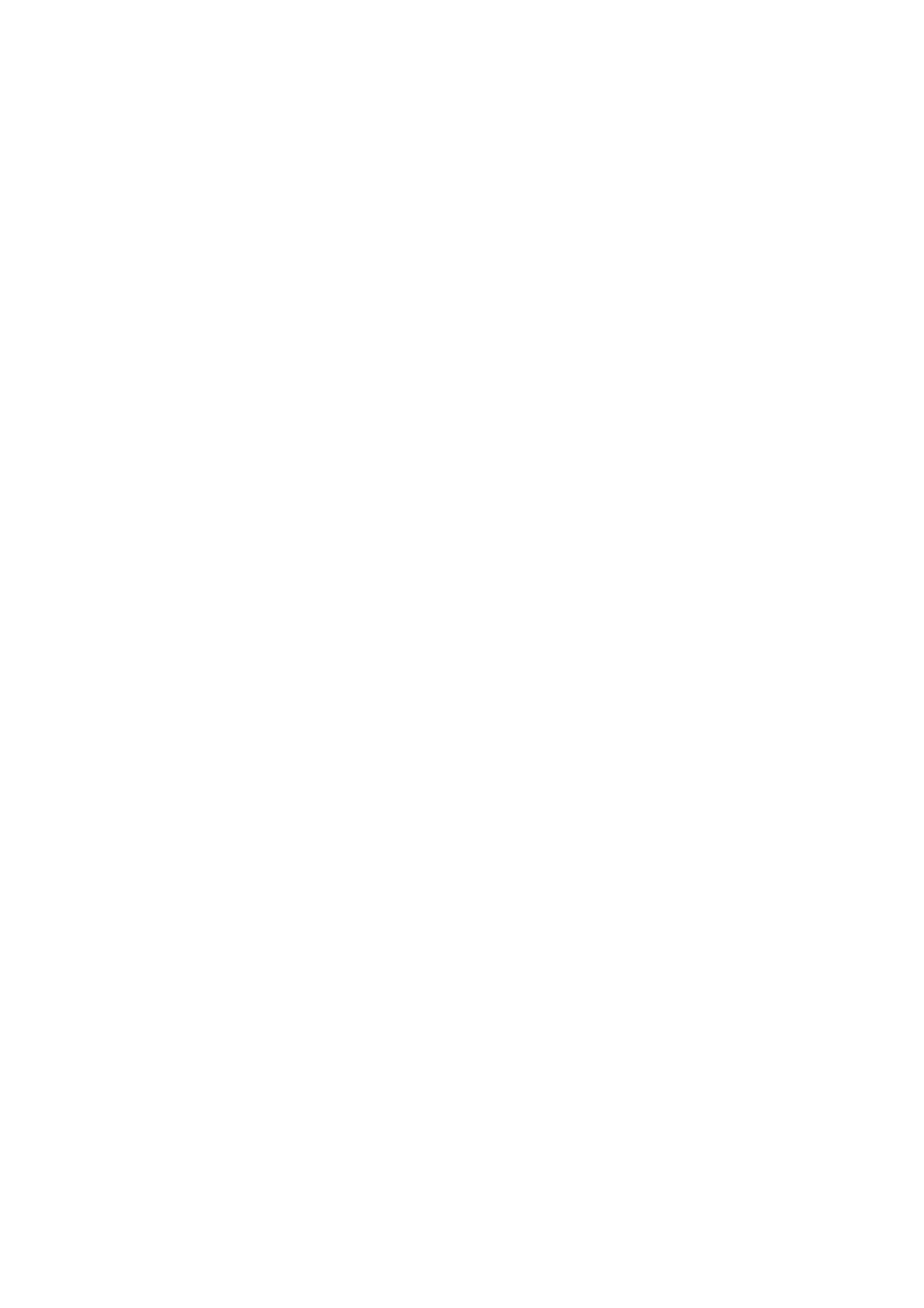

The Minister for Housing: Population Office

# Summary of responses

**White Paper on Residential Tenancies: Condition Reports, Standard Tenancy Agreements, Standard Forms of Notice, and Obligatory Tenancy Provisions** 

7th June 2012

#### **SUMMARY OF CONSULTATION DETAILS**

The Minister for Housing published, on 15th December 2011, a White Paper seeking responses from the public on proposals to introduce a number of obligatory standard forms for use by landlords and tenants involved in the rental of residential property.

The consultation followed the adoption by the States of the Residential Tenancy (Jersey) Law 2011 (the "RTL") on 14th July 2009<sup>1</sup>, which is intended to provide a modern legal framework to develop fair, transparent and well-regulated agreements between landlords and tenants.

It is expected that the RTL will be implemented in 2012. In the meantime, the views of the public were sought on a number of proposals to improve the way in which residential tenancy agreements are managed in order to benefit landlords and tenants.

The consultation closed on 9th March 2012 and the findings will enable the Minister to make informed decisions when introducing the RTL on matters that might further assist landlords and tenants. These matters include:

- (a) The possible introduction of a number of obligatory standard forms for use by landlords and tenants, as follows –
	- **Condition Reports** for use at the beginning and end of a tenancy, which would be helpful when deciding upon the return of deposits by landlords to their tenants.
	- **Standard Forms of Tenancy Agreement** to give landlords and tenants assurance their agreements are in compliance with the new Law.
	- **Standard Forms of Notice** to be used when either a landlord or a tenant wishes to terminate a tenancy, or when a landlord notifies a tenant of a breach of a tenancy agreement, to ensure the validity of such notices under the RTL.

 $\overline{a}$ 1 The Law was subsequently sanctioned by Her Majesty in Privy Council on 16th November 2011 and registered in the Royal Court on 9th December 2011.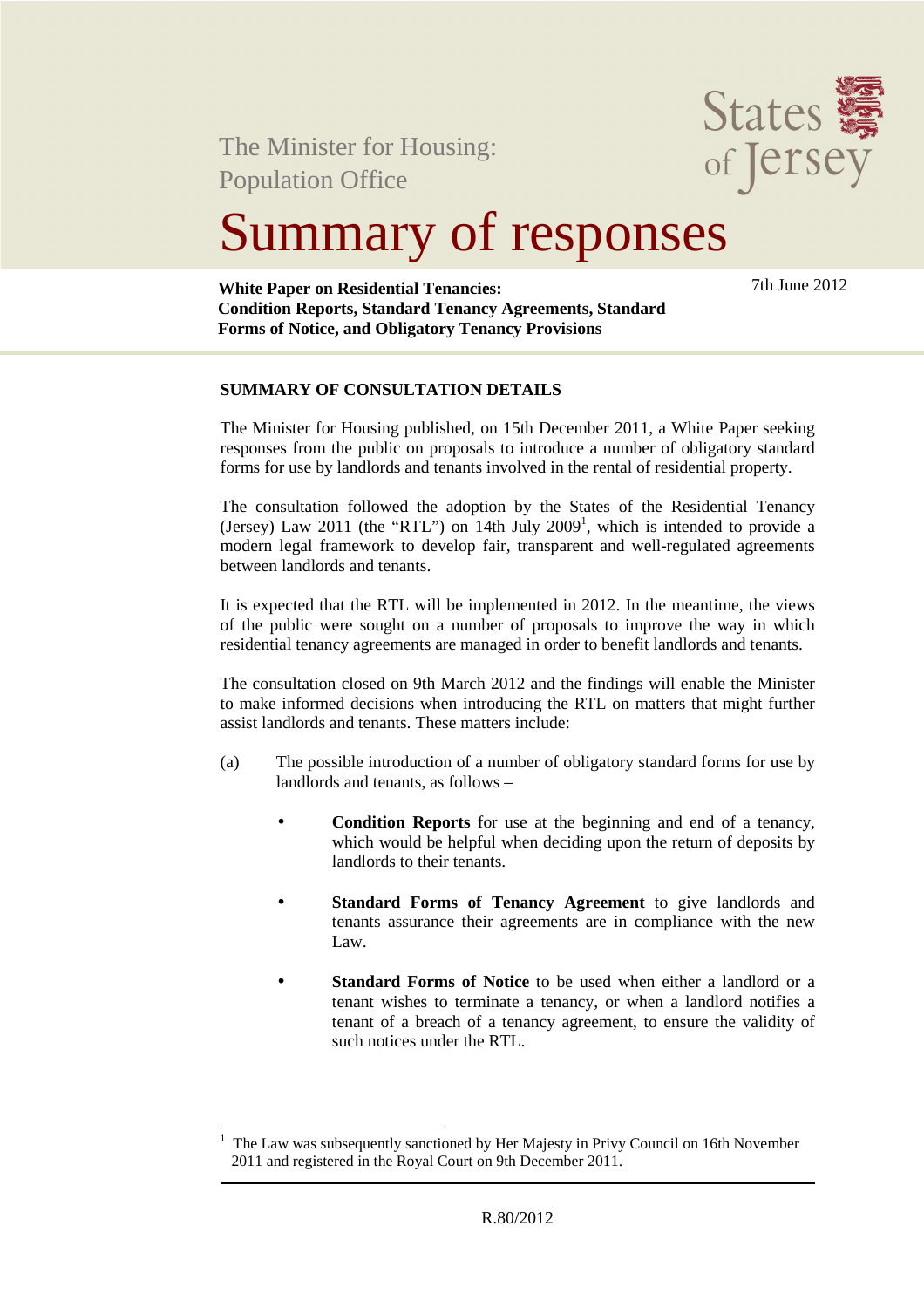- (b) In addition, the consultation asked respondents whether they thought 3 new obligatory provisions should be included in residential tenancy agreements to establish minimal obligations with regard to  $-$ 
	- Repairs and maintenance
	- Insurance and sub-letting
	- Sub-letting and assignment.

The responses to these matters are referred to at the end of this Report.

#### **OVERVIEW OF CONSULTATION RESPONSES**

The Consultation Paper was placed on the States of Jersey website and circulated to all those on the Public Consultation Register. Copies of the Consultation Paper and requests for comment were also sent out to individuals and organisations who have been directly involved in this area of the law, namely the Housing Department, the Jersey Estate Agents' Association, the Housing Trusts, St. Thomas' Church, the States of Jersey Health and Social Services Department, and the Citizens Advice Bureau.

In total, the consultation received 19 responses (listed at the attached Appendix). Of these, 10 were from landlords, landlord organisations and social housing providers; 7 responses were received from professional organisations, including the Citizens Advice Bureau, the Chamber of Commerce, Jersey Electricity, and the Comité des Connétables. There was also one response from a tenant and one response from a letting agency.

Fifteen questionnaires were completed, while 4 respondents chose to send in written responses, in which they focused on specific areas of the consultation. In general, most written responses focused on whether standard forms should be compulsory or optional for landlords and tenants. These responses also suggested examples of additional obligatory tenancy provisions to be considered for inclusion in standard forms, as well as matters that should not fall within Standard Tenancy Agreements and Condition Reports.

The Minister for Housing welcomes the level of interest in these proposals, but any further comments will be considered.

#### **MINISTER'S RESPONSE TO CONSULTATION**

With the Residential Tenancy Law (RTL) due to be implemented in 2012, I am confident we have taken an important first step in establishing a modern legal framework that provides both landlords and tenants with greater clarity regarding their respective rights and responsibilities when renting residential accommodation.

I therefore welcome the responses to the consultation on proposals to improve the way in which residential tenancy agreements are managed for the benefit of landlords and tenants.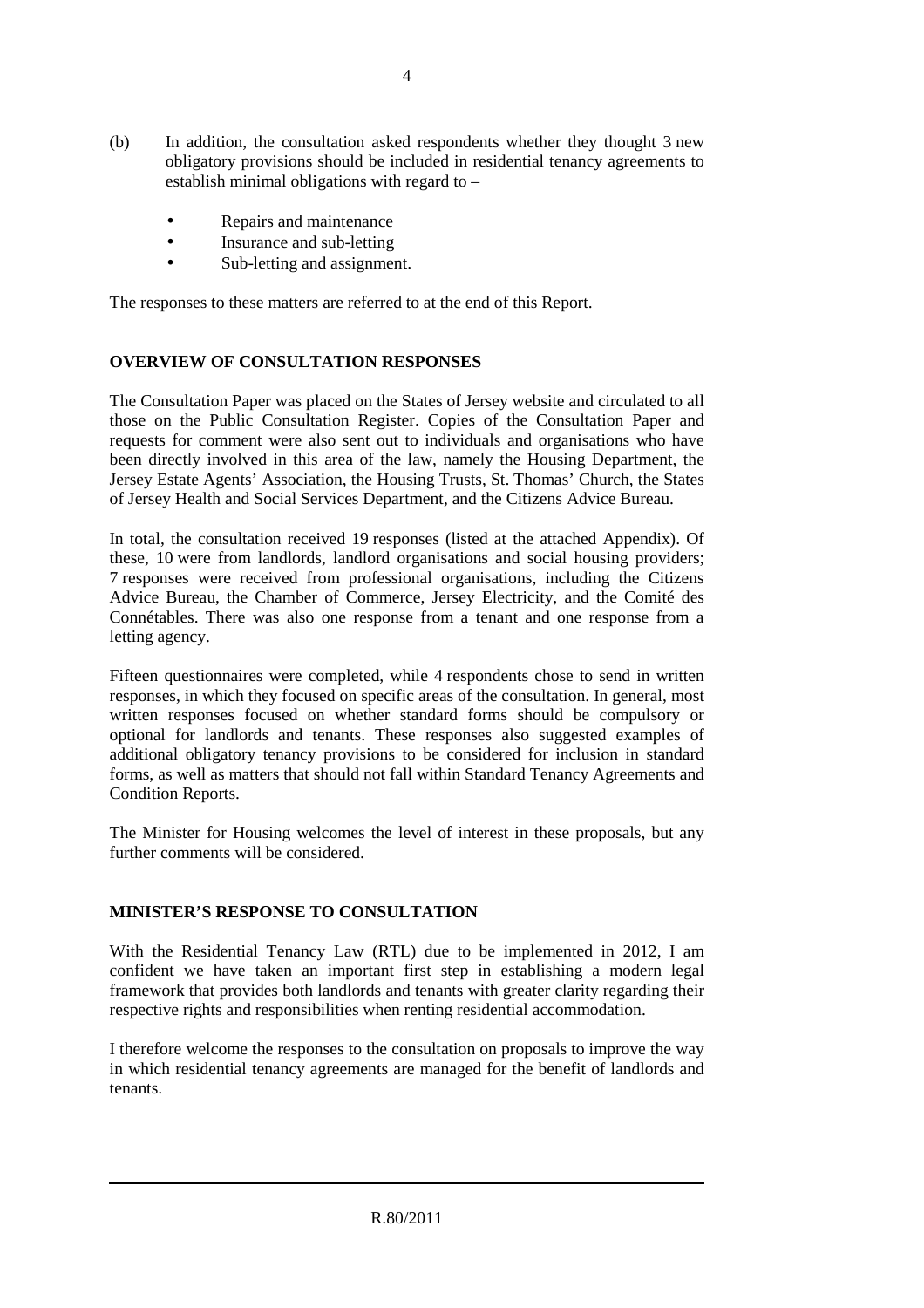It is not easy to balance the often competing and emotive views of landlords and tenants. However, I believe the responses to this consultation demonstrate recognition that compliance with the upcoming RTL must be straightforward, fair and transparent for all parties involved.

Having considered the responses, I am proposing to introduce a standard Condition Report that will be made obligatory at the beginning of a tenancy, so that the return of a deposit can be more easily managed at the end of a tenancy.

Moreover, I intend to introduce a standard form of tenancy agreement and standard forms of notice to provide better protection for landlords and tenants under the RTL. I recognise that compliance with the RTL must be as easy as possible, and believe that the provisions of these standard forms will help towards this.

It is also clear from the consultation that landlords and tenants support building additional provisions into all residential tenancy agreements, and I therefore wish to bring forward an amendment to the RTL in order to set out the responsibilities of both parties in respect of insurance, repairs and maintenance, sub-letting and assignment, and Parish rates and utility bills.

I am also concerned about the possibility that some landlords resell their tenants utilities such as electricity, gas and water above the retail price. I recognise that most landlords treat their tenants fairly, but this is a matter I wish to consider in more detail before I make a decision about whether additional provisions should be added to the Residential Tenancy Law.

When I addressed the States Assembly in 2011 on my nomination to become Minister for Housing, I promised that I would strive to build on and introduce housing policies that supported the whole of our community. To that end, I hope that my response to this consultation demonstrates a pragmatic stance, which acknowledges the rights of landlords and tenants, the social responsibilities that renting residential accommodation entails, and the need to keep compliance with the RTL concise and reasonable.

A detailed response to the consultation findings is set out below.

#### **STANDARD FORM OF CONDITION REPORT**

The Minister proposes to make it obligatory for a Condition Report to be completed when a tenant enters into a residential tenancy agreement. A standard compulsory form will be made available, and both landlords and tenants will be expected to complete the form as part of the letting procedures under the RTL.

The responses to the consultation show that both landlords and tenants find Condition Reports useful when recording the condition of a residential unit at the beginning of a tenancy, and many would welcome the introduction of a standard form.

It is already common practice for local landlords and letting agencies to prepare inventories when a tenant takes possession of a property, but it is not known how many are prepared in this way, and there is concern that these do not always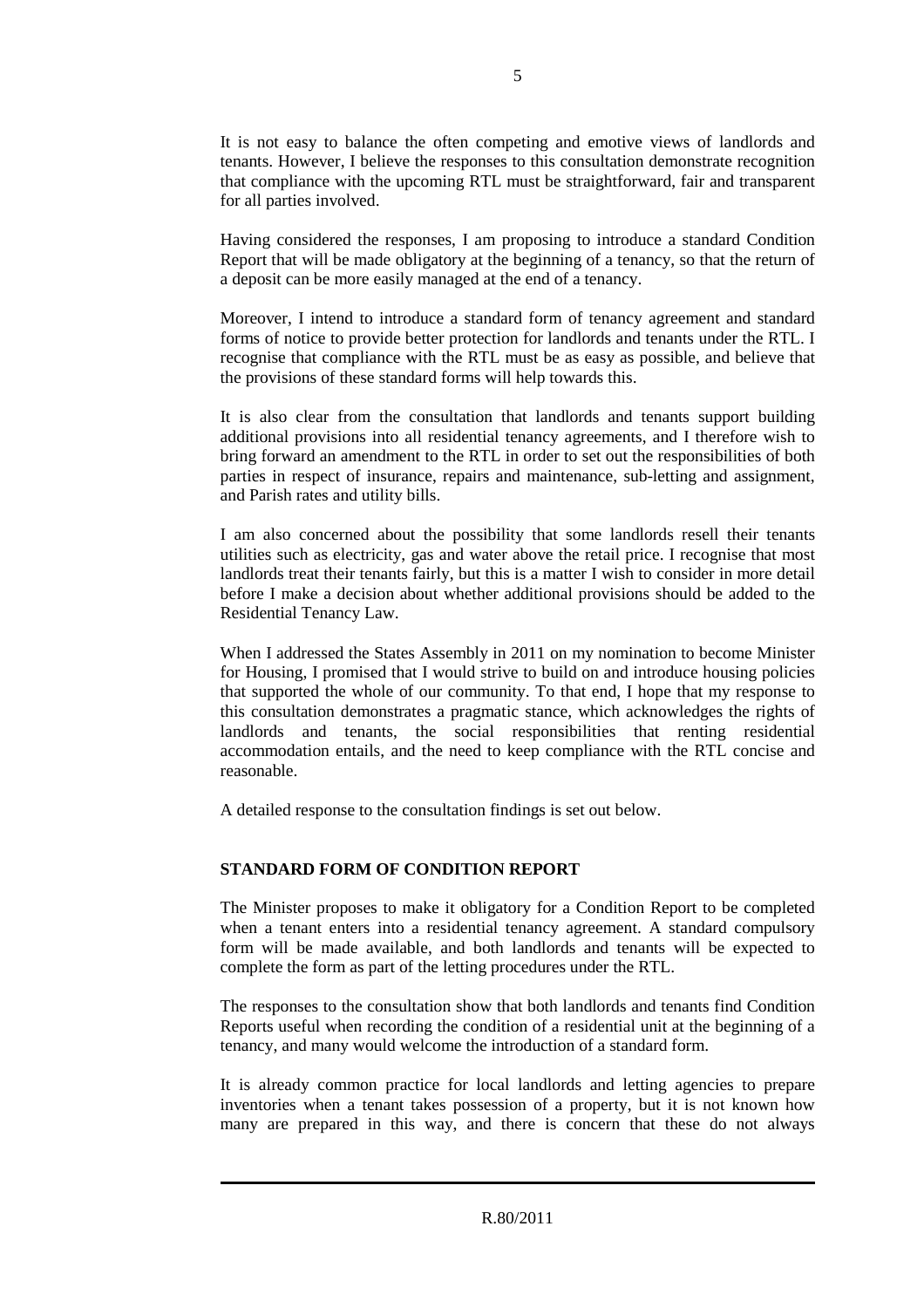satisfactorily reflect the condition of a property, leading to disputes when a rental deposit is due for return.

By making Condition Reports compulsory, it will mean that the return of a deposit can be more easily managed, prevent disputes when a tenancy ends, and ensure fairness between landlords and tenants.

In order to make the use of Condition Reports effective, they will need to be simple to use while being comprehensive enough to make the process worthwhile. Condition Reports must, at a minimum, cover the general state of repair of each room in a residential unit and the condition of its fixtures and fittings. However, the Minister recognises that landlords and tenants do not wish to be unduly constrained by standard Condition Reports, and will therefore ensure they are designed in such a way as to be adaptable for use with all types of residential accommodation falling under the RTL.

The responses to the consultation also suggest that landlords and tenants find photographs useful when recording the condition of residential properties, and given the visual support they provide, these will be made compulsory as part of Condition Reports.

#### **STANDARD FORM OF RESIDENITAL TENANCY AGREEMENT**

The Minister intends to take forward the proposal to introduce an optional standard form of residential tenancy agreement, which will be available for landlords and tenants to use.

The consultation responses show that many landlords already have experience of writing up their own tenancy agreements. The Minister is therefore of the view that a non-compulsory standard agreement would strike a stronger balance between not being too prescriptive on landlords and tenants, while ensuring that those who want assistance to comply with the RTL have the means to readily do so.

The intention of the RTL is to introduce a minimum of bureaucracy into the framework of responsibilities to be placed on landlords and tenants, and landlords will still be able to decide what form their residential tenancy agreement takes. However, should a landlord choose not use a standard form of residential tenancy agreement, he or she will need to ensure that the agreement is consistent with the provisions of the RTL.

#### **ADDITIONAL OBLIGATORY PROVISIONS**

The consultation findings show wide support for including a number of additional obligatory provisions in residential tenancy agreements to establish minimal obligations with regard to –

- Responsibility for repairs and maintenance of a residential unit
- Responsibility for the insurance of a residential unit
- The requirement for a tenant to obtain a landlord's consent to sub-let or assign a residential unit, and for that consent to not be unreasonably withheld
- Responsibility for Parish rates and utility bills.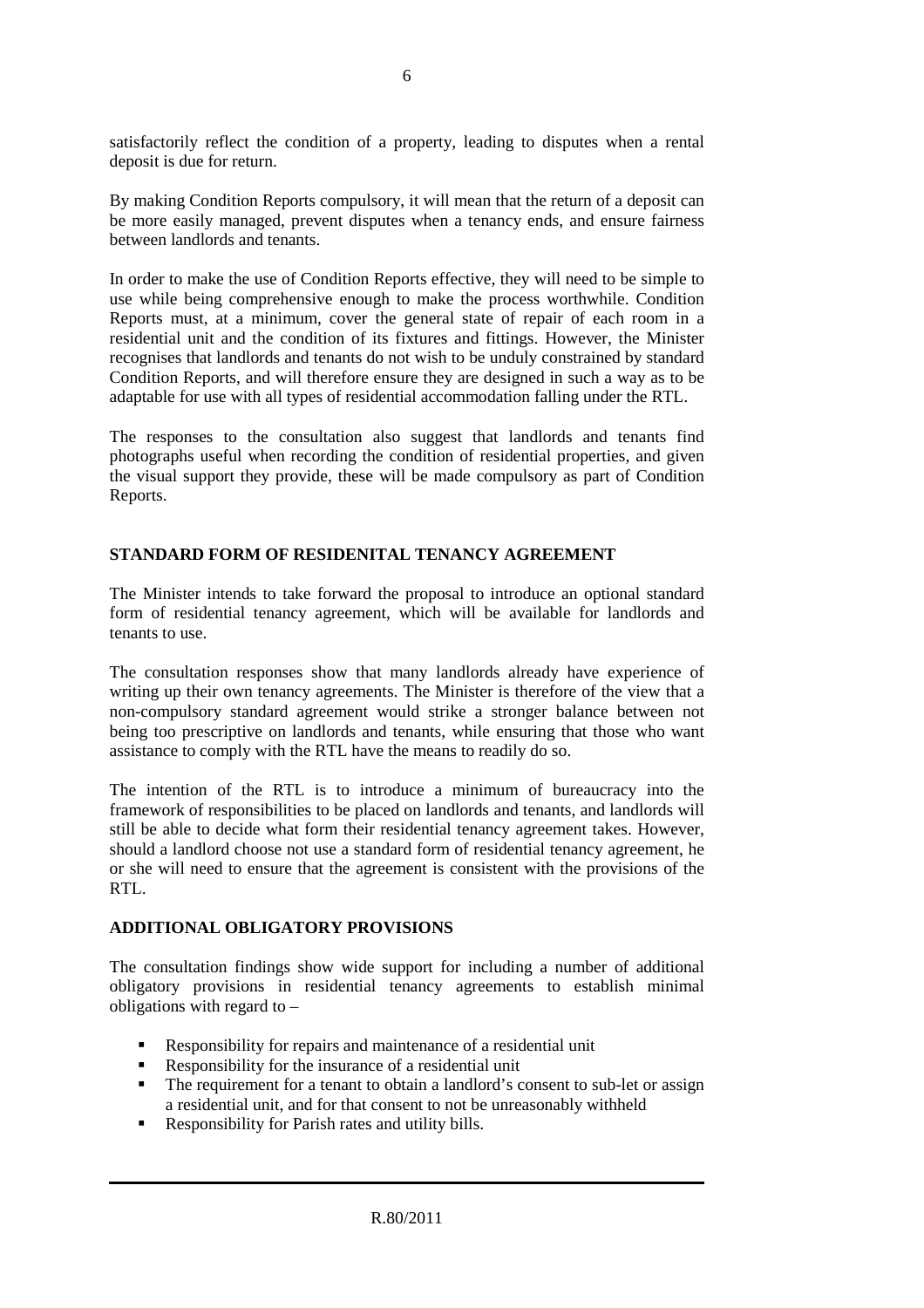The Minister proposes to bring forward an amendment to Schedule 1 of the RTL in order to set out the responsibilities of landlords and tenants in relation to these matters.

It is acknowledged that the consultation findings suggest that many respondents do not wish to give tenants the ability to assign or sub-let residential units. However, the Minister does not consider it unreasonable that tenants should be able to sub-let or assign their tenancy agreements provided they have permission from the landlord. The RTL already affords sufficient opportunities for landlords to protect their interests and, given that a residential tenancy is a commercial agreement, a landlord should not be able to withhold his or her consent *unreasonably* to any request to sub-let or assign by a tenant by virtue of paragraph 3 of Schedule 2 of the RTL.

Finally, the Minister is concerned with the comments of the Citizens Advice Bureau and Jersey Electricity regarding the maximum resale price of gas, electricity and water. While it is recognised that the problem is not widespread, the Minister wishes to give the matter further consideration. Accordingly, the Minister intends to review the issue of tenants being charged above the retail price for utilities, and consider whether or not it would be desirable to bring about measures to prevent the practice.

#### **STANDARD FORMS OF NOTICE**

Based on the responses to the consultation, the Minister wishes to introduce the following standard forms to give notice of –

- the termination of a tenancy agreement by a landlord or tenant;
- a breach of a tenancy agreement.

The RTL makes it compulsory for a landlord and tenant to be responsible for the service of notice on the other as appropriate. Currently the Law is flexible about the wording of the notices but, given the importance of such forms if disputes arise, the Minister proposes to introduce a standard form of notice to assist landlords and tenants. However, these forms will not be made compulsory and both parties will still have the ability to prepare their own forms of notice.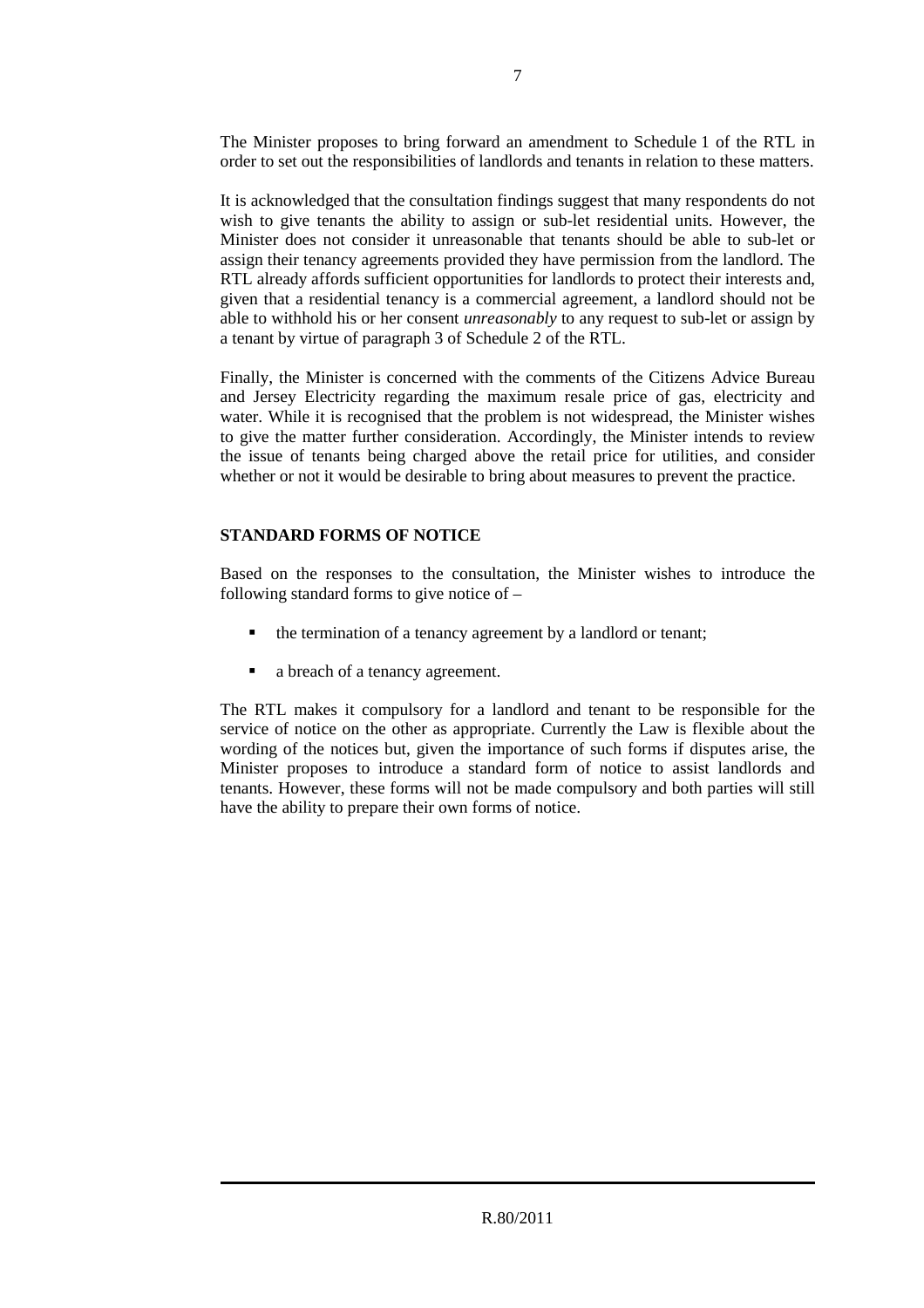#### **SUMMARY OF RESPONSES**

*Question 1: Have you ever been involved in a tenancy dispute over –*  (a) *The return of a rental deposit?* $YES - 11$  **NO – 3** *(b) Any other tenancy issue?* **YES – 13 NO – 1**  *Question 2: Have you ever used a Condition Report?* **YES – 10** NO – 5 *Question 3: If you answered Yes to Q2: (a) Did you write up your own Condition Report?*  $YES - 10$  **NO** – 2 *(b) If "Yes", how easy or difficult did you find this to do?*  **Very easy**  $\begin{bmatrix} 4 \\ 0 \end{bmatrix}$  Quite easy  $\begin{bmatrix} 4 \\ 1 \end{bmatrix}$  Very difficult  $\begin{bmatrix} 0 \\ 0 \end{bmatrix}$  Quite difficult  $\begin{bmatrix} 1 \\ 1 \end{bmatrix}$ *(c) Was the Condition Report helpful at the end of the tenancy when the return of the tenant's deposit was discussed?* 

**Very helpful 5 Quite helpful 2 Not very helpful 0 Not very helpful at all 2**

#### *(d) If not helpful, why not?*

Examples were cited by 2 respondents of tenants who had abandoned their properties or left personal contents and belongings when moving out. It was noted that in these circumstances it sometimes became difficult for landlords to arrange for cleaning and repairs to take place or belongings to be removed because former tenants either refused to co-operate, provided no forwarding address or were incapacitated (e.g. death or illness).

In these instances the responsibility to arrange repairs, cleaning or the removal of belongings fell to the landlord. Condition Reports were therefore of little use because they had no bearing over whether the tenant complied or not and usually meant additional costs for a landlord.

It was finally queried by one respondent whether there would be any provision within a standard Condition Report to accommodate tenants who were prepared to make improvements to a property at their own expense.

*(e) Would you prefer to use a standard Condition Report form if one existed?*  **YES – 14 NO – 4** 

*Question 4: How useful do you think a Condition Report would be?* 

**Very useful 8 Fairly useful 2 Not very useful 2 Not very useful at all 2**

*Question 5: Do you think Condition Reports should have photographs of the accommodation attached?* **YES – 11 NO – 3** *(one suggested it should be optional)*

*Question 6: do you think the use of Condition Report should be compulsory at the beginning and end of a tenancy?* **YES – 14 NO – 5**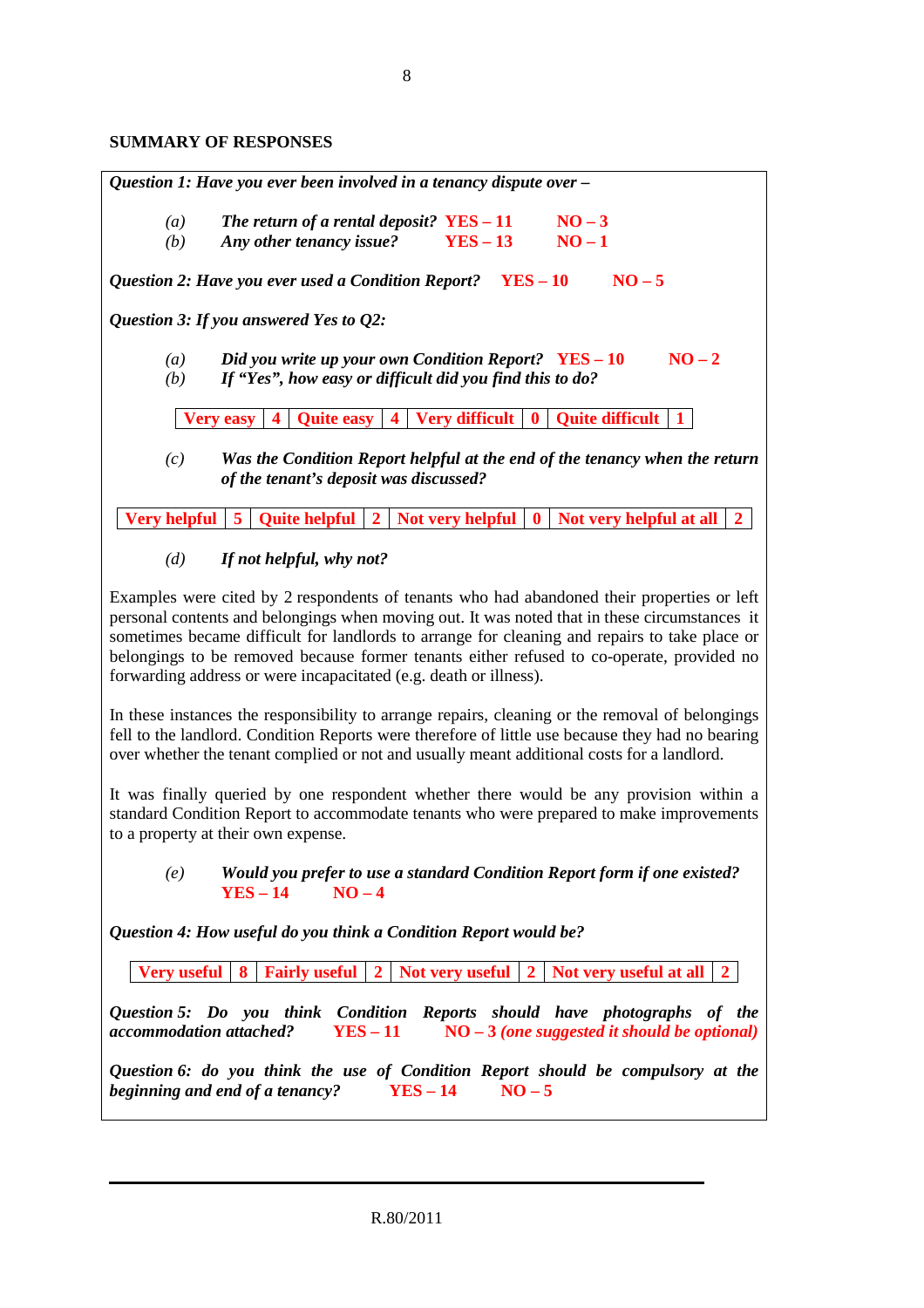*Question 7:* 

*(a) What do you think of the example Condition Reports included in Appendix B?* 

A number of issues were raised by respondents about the example Condition Reports. Four responses highlighted the following concerns about the reports:

- they are overly complicated and too detailed photos are normally satisfactory
- the reports appear to be time-consuming
- there is no guarantee that a tenant would accepts a landlord's comments about the condition of their property at the end of a tenancy.

Conversely, another 4 respondents suggested the examples were not detailed enough. The Citizens Advice Bureau, for example, expressed its concern that there was no provision in the Condition Reports to take into account subsequent changes that could occur during a tenancy. In such instances, it was noted, an Appendix should be considered to annotate any changes.

Likewise, 2 responses indicated that more space was needed to record additional comments, damage and defects in a property.

The 3 responses in favour of the example Condition Reports, however, suggested they were satisfactory, comprehensive and written in good easy to use formats.

Four of the respondents indicated their preference of one example report over the other. It was suggested that:

- The New Zealand example was simple to use. It only stated whether the condition was acceptable or not – it did not grade the condition like the British Columbian example.
- The Canadian example was more comprehensive and adaptable.
- The New Zealand form would be useful for furnished lets but would not be practical for unfurnished properties.

#### *(b) Any other comments?*

While a number of responses indicated that implementing statutory Condition Reports would be beneficial for both parties involved in a Tenancy Agreement, there was some concern.

In a similar manner to previous comments, one response indicated that Condition Reports would not prevent uncooperative tenants from failing to abide by a Tenancy Agreement despite the use of a Condition Report. It was noted that in practice it would make more business sense for a landlord to minimise losses and not rely on enforcing agreements, save suffering high legal costs and other expenses.

There was also general concern about the costs to landlords of introducing Conditions Reports. It was suggested, for instance, that completing the reports would necessitate a large amount of the landlord's time. Furthermore, it was questioned who would pay for the costs associated with translating a report into another language should this be required by a tenant.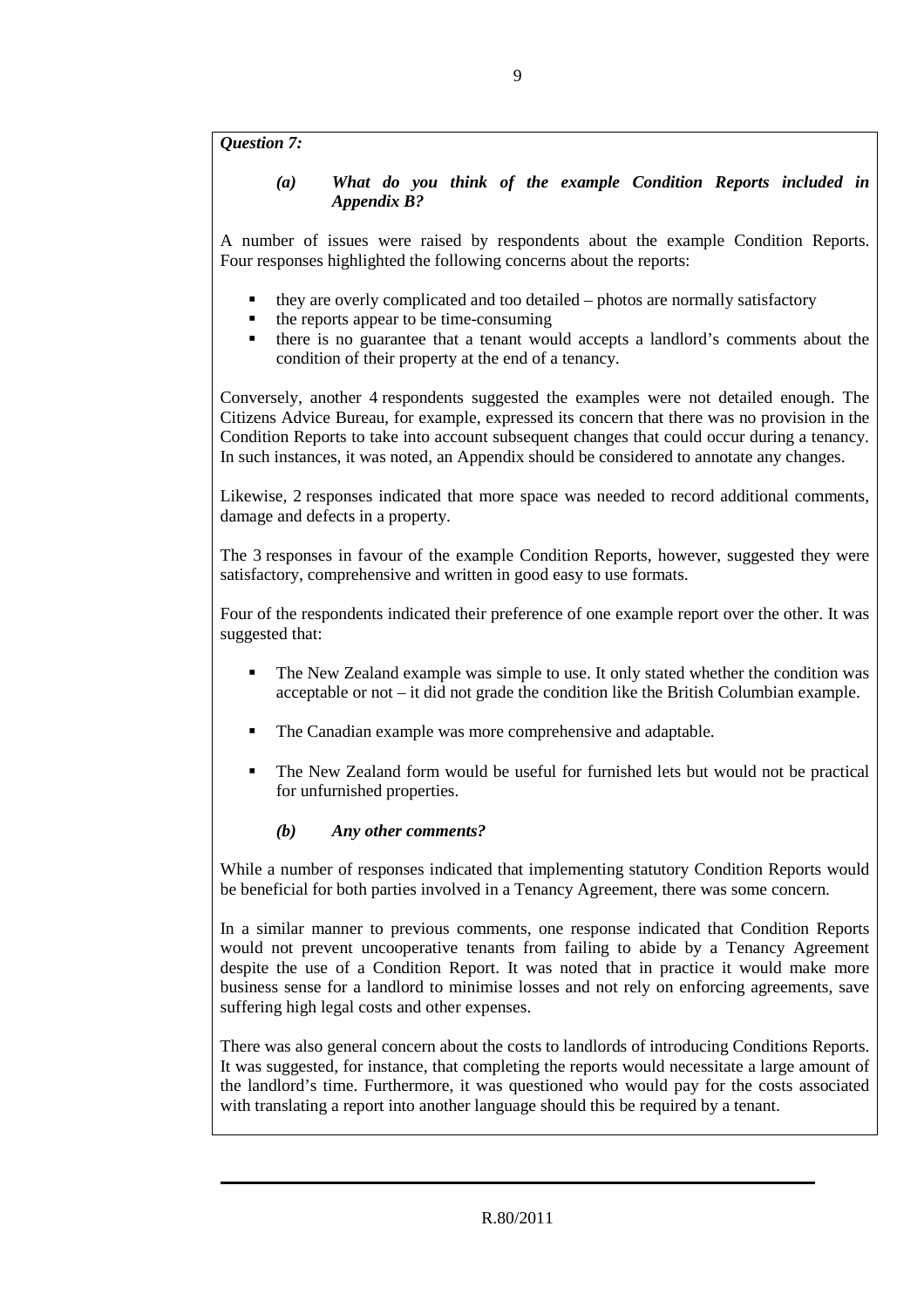Other comments included:

- Reports must state what happens in the event of damage exceeding a tenant's deposit
- What would happen in the event of defects not being recorded in photographic form would these be deemed to be in good order?
- **Landlords should have the option to use their own forms**
- If a defect became apparent during a tenancy (e.g. disposition to mould) how would is this accounted for in a Condition Report?

*Question 8: Have you ever used the Standard Form of Written Contract issued under the Rent Control Legislation?* **YES – 9 NO – 6**

*Question 9: If you answered Yes to Q8 – did you find the Standard Written Form of Contract:* 

- (a) *Included all the points you needed?*  $YES 1$   $NO 7$
- *(b) Included additional points that were not relevant to you?* **YES 4 NO 4**
- *(c) Did you wish to add in extra provisions?*  $YES 7$  NO 1

*Question 10: Have you ever drawn up your own tenancy agreement?*   $YES - 12$   $NO - 3$ 

*Question 11: Do you think that all landlords and tenants should be required to use the same standard form of tenancy agreement (with the ability to add extra clauses if necessary)?*   $YES-9$   $NO-6$ 

*Question 12: If a standard agreement was provided, but not compulsory, do you think it would be helpful to have an optional agreement available?* **YES – 15 NO – 0**

*Question 13: Are there any other matters that you think should not be included in a compulsory standard agreement, i.e. matters that should be left to the parties?*

A number of responses suggested that it would be difficult to introduce a compulsory standard form of residential tenancy agreement because there was a large variance, out of necessity, in the provisions that a landlord might wish to include in an agreement.

In line with the above responses, 2 individuals indicated that if a standard agreement were to be introduced then it should be flexible enough for a landlord to vary the basic form so that it would be applicable to the specific circumstances of a property and a tenancy.

Other matters that some respondents did not believe should be built-in to standard agreements included:

- **Periods of notice**
- Amount of deposit
- Continuation of a tenancy after the expiration of a fixed term
- Removing provision for tenants to have the automatic right to sub-let.

It was generally considered that these matters should be agreed between the parties involved.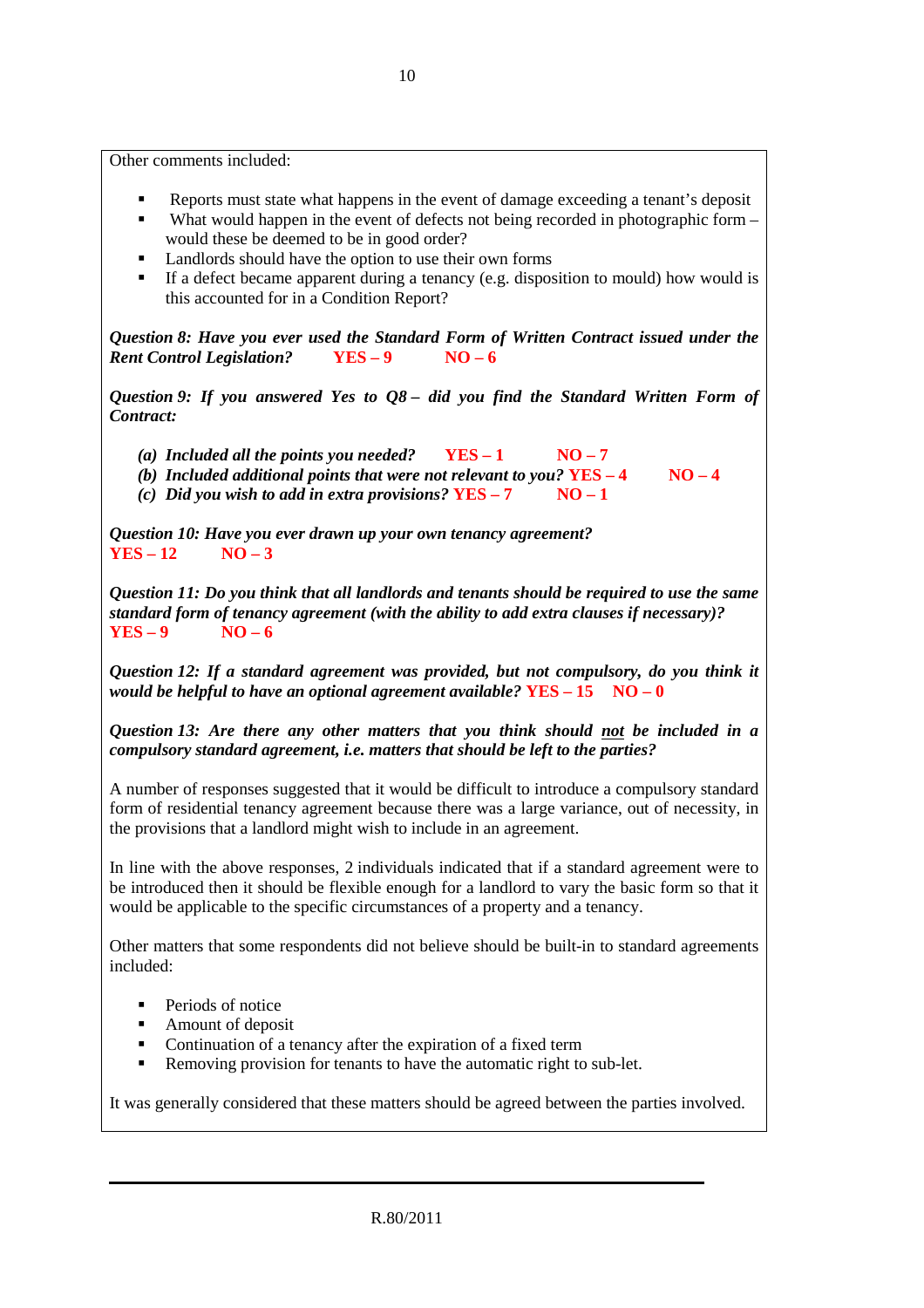*Question 14: Are there any matters that you think should be included in a compulsory standard agreement?* 

The responses received indicated a number of provisions that might also be considered for inclusion in a compulsory standard Residential Tenancy Agreement.

One of the main concerns was that standard agreements should make clear whether a tenant or a landlord is responsible for paying utilities and Parish rates. This was a view expressed, in particular, by the Comité des Connétables, which stated that agreements should specify all the charges or amounts payable by a tenant and whether some utility costs are covered in the rent.

Other respondents suggested that agreements should also include provisions to clarify who is responsible for insurance, maintenance, repairs and the service of fixed installations.

Moreover, the Comité des Connétables suggested that when amounts are to be recharged to a tenant by a landlord, there should be protection in a standard agreement to ensure that the amounts payable cannot exceed the charges levied. This was a view reiterated by both the Citizens Advice Bureau and Jersey Electricity, who agreed there should be greater protection for tenants in terms of the maximum resale prices for gas, electricity and water.

It was noted that tenants in the UK were afforded similar statutory protection in 2003, but in Jersey there were still instances where landlords sold on these services to tenants at inflated prices from their own supply.

Furthermore, both Jersey Electricity and the Citizens Advice Bureau suggested that landlords should be made to comply with minimum energy efficiency standards. It was recalled that the UK Energy Act 2011 required private landlords to bring their properties up to Energy Performance Certificate standard by 2018. Both respondents suggested that there was also an opportunity to require such provisions in Jersey, which would serve to save tenants costs on wasted energy.

Other matters suggested for addition into agreements included:

- Clarification on what a tenant's deposit represents
- Notice periods for landlords and tenants
- Landlords should be able to impose penalties or charges on late rent payments
- Ensuring neighbouring properties do not suffer from a tenant's disturbance
- Provision for fair "wear and tear"
- Provision to ensure that a tenant's lifestyle does not cause deterioration to a property e.g. failing to use the heating system or not ventilating properly.

While there was general support for additional provisions in standard agreements, it was emphasized in some responses that these agreements should not be too onerous on landlords and tenants, and should only do what was necessary to comply with the provisions of the new Residential Tenancy Law. Likewise, one response explained that a standard agreement would make little practical difference to a bad tenant unless the landlord was prepared to take the matter to court to recover the costs, which would not make economic sense in many instances. Conversely, it would make little difference to a good tenant other than to inconvenience them.